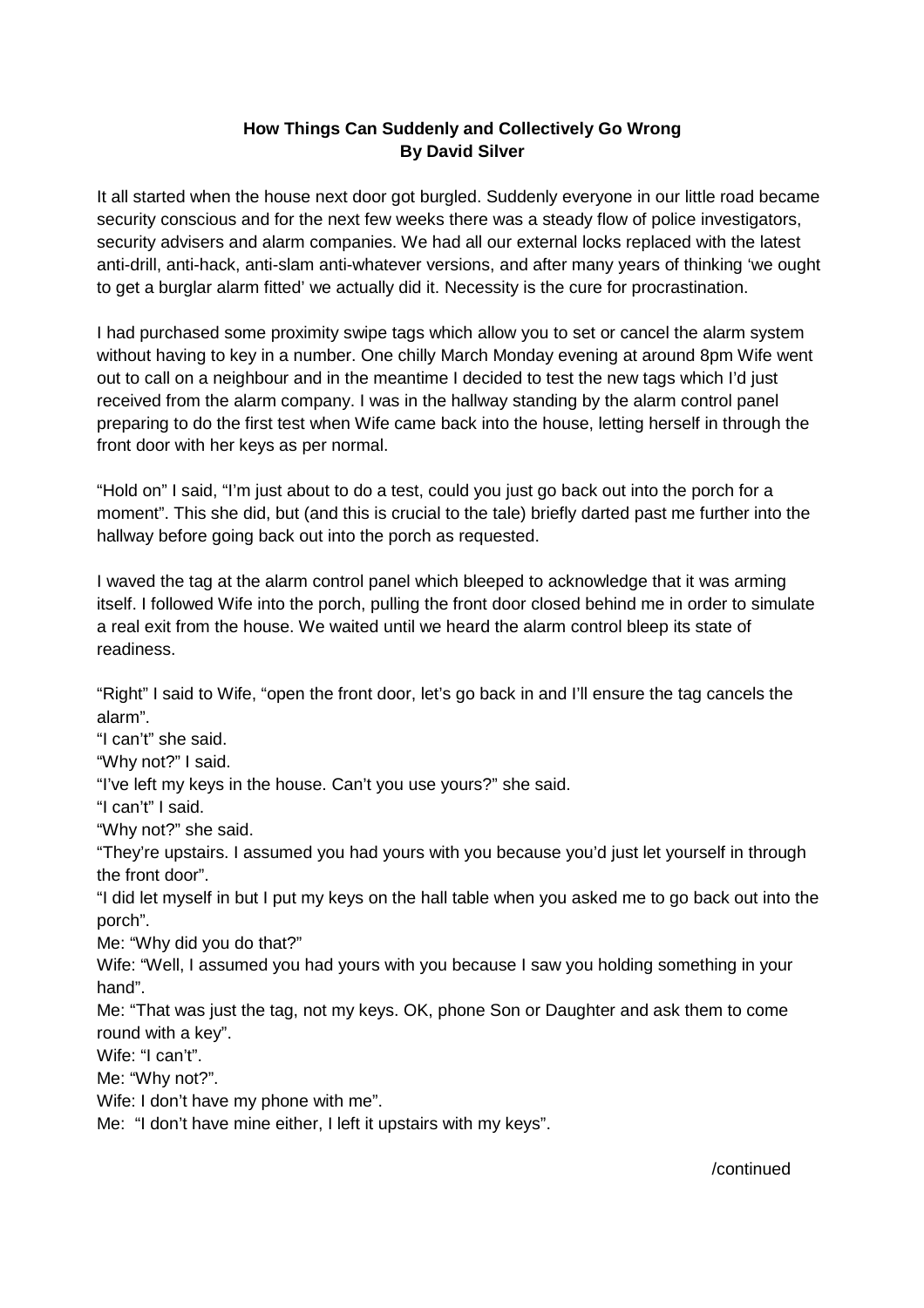## There is a brief altercation about the value of mobile phones if they are not mobilised.

Me: "OK, let's go to B over the road and phone from there".

At this point we discover that the porch is locked and we can't get out. To be clear, we can't get into the house and we can't get out of the porch.

Me: "Why the f\*\*\* is the porch door locked? You just this minute came in through it".

Wife: "I always lock it at night since the burglary".

Me: "So we're trapped?"

Wife: "Yes, and that's not the only problem".

Me: "For God's sake, what else?"

Wife: "I badly need the loo".

Silence prevailed as we pondered our situation. We were trapped in our porch with no means of telling anyone our plight or of calling for help. We could be there all night, in a house in an unlit road with no passing traffic. But three factors come to our attention.

i) Something good - the outside light was on, illuminating us standing in the porch so if anyone did hear desperate cries they would see the cause. Something bad - we must have looked a right pair of lemons.

ii) The porch had a narrow opening window at ceiling level. When we'd had it built we'd envisaged the need for ventilation due the storing of stinking muddy boots and shoes (not that that ever happened, they seemed to get stored in the kids' bedrooms). So we determined that we could open the window, shout for help and perhaps be heard. The bad news was that with the window open it was now freezing cold. I valiantly kept a stiff upper lip as hypothermia started to set in because I was only wearing a thin shirt with no coat.

iii) Just then the alarm system, still working its way through some teething problems, decided to spontaneously go off, activating both the internal and external klaxons.

This was bad: a deafening racket from two directions and our cat shrieking with fear inside the house. I peered through the letter box and saw him dashing around in panic. I vainly shouted some calming words through the narrow slit and probably made matters worse because he whooshed out through his cat door. But it was also good: perhaps someone would hear the commotion and come along.

Someone did indeed come along. One of our neighbours, M, walked part-way up the garden path, saw us standing in the porch and realised it wasn't burglars. She smiled and waved and turned to walk off. We desperately rapped on the glass and shouted "M, don't go" through the narrow window opening. She came back and stood there smirking as we explained our situation.

There was a problem: We didn't know Son or Daughter's phone numbers by heart. But there was also a solution: I had recently given their numbers to B over the road for use in emergency. We asked M to go across to him and ask him to phone S and D. She went off, shoulders shaking with barely suppressed laughter.

The alarm timed out and silence descended.

/continued